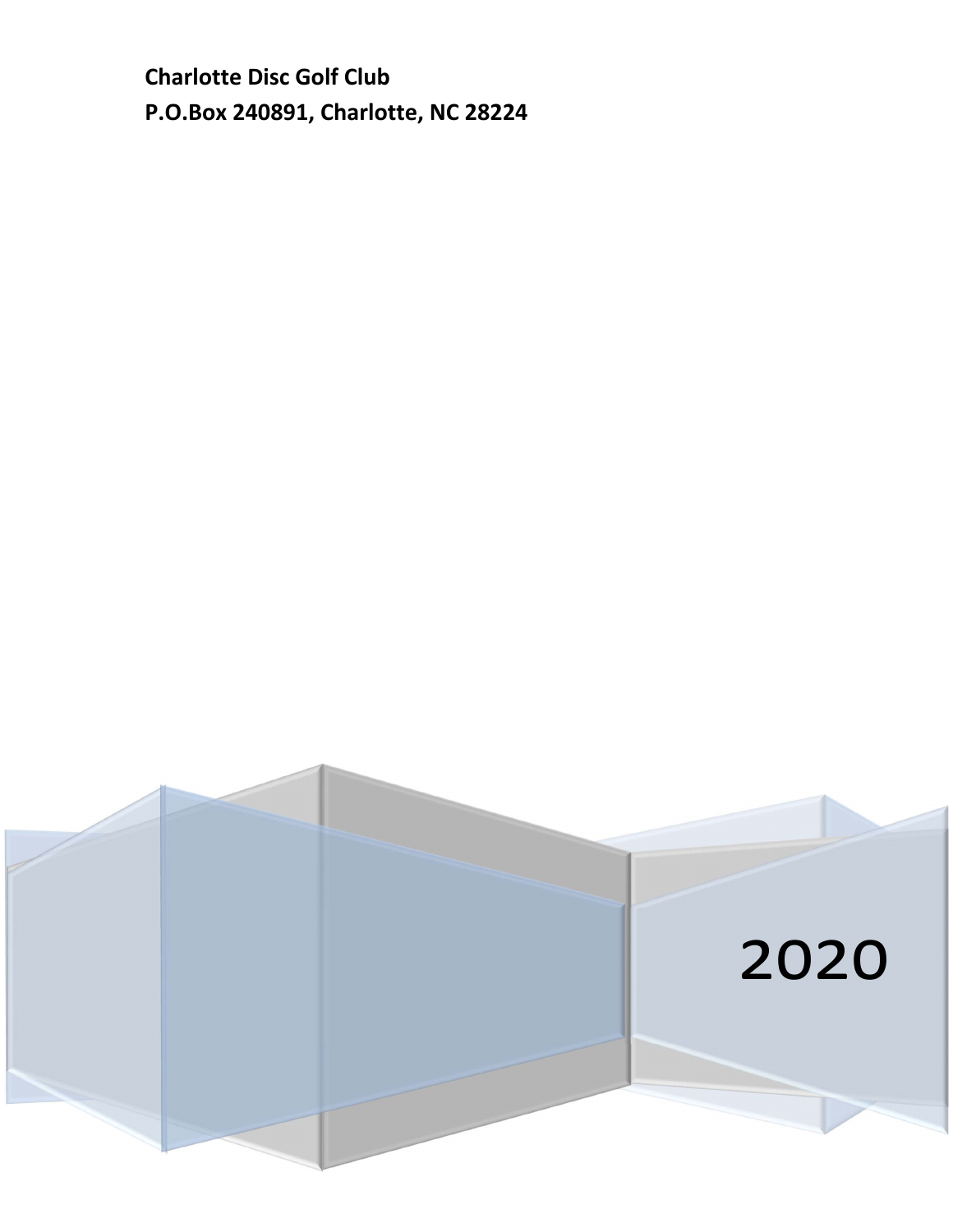## **Table of Contents**

| $\label{lem:1} \mbox{Introduction} \,\, \ldots \,\, \ldots \,\, \ldots \,\, \ldots \,\, \ldots \,\, \ldots \,\, \ldots \,\, \ldots \,\, \ldots \,\, \ldots \,\, \ldots \,\, \ldots \,\, \ldots \,\, \ldots \,\, \ldots \,\, \ldots \,\, \ldots \,\, \ldots \,\, \ldots \,\, \ldots \,\, \ldots \,\, \ldots \,\, \ldots \,\, \ldots \,\, \ldots \,\, \ldots \,\, \ldots \,\, \ldots \,\, \ldots \,\, \ldots \,\, \ldots \,\, \ldots \,\, \ldots \,\, \ldots \,\,$ |  |
|------------------------------------------------------------------------------------------------------------------------------------------------------------------------------------------------------------------------------------------------------------------------------------------------------------------------------------------------------------------------------------------------------------------------------------------------------------------|--|
|                                                                                                                                                                                                                                                                                                                                                                                                                                                                  |  |
|                                                                                                                                                                                                                                                                                                                                                                                                                                                                  |  |
|                                                                                                                                                                                                                                                                                                                                                                                                                                                                  |  |
|                                                                                                                                                                                                                                                                                                                                                                                                                                                                  |  |
|                                                                                                                                                                                                                                                                                                                                                                                                                                                                  |  |
|                                                                                                                                                                                                                                                                                                                                                                                                                                                                  |  |
|                                                                                                                                                                                                                                                                                                                                                                                                                                                                  |  |
|                                                                                                                                                                                                                                                                                                                                                                                                                                                                  |  |
|                                                                                                                                                                                                                                                                                                                                                                                                                                                                  |  |
|                                                                                                                                                                                                                                                                                                                                                                                                                                                                  |  |

### **Introduction**

#### Dear Tournament Director,

Thank you for your interest in running an event on a Charlotte Disc Golf Club operated course in Mecklenburg County. The CDGC maintains and is responsible for 17 disc golf courses in the county. Our service and performance contracts with local and county park departments grants the CDGC sole rights to events on the courses that we have built and continue to maintain. With the Charlotte Disc Golf Club's approval Park and Recreation may allow fees to be waived for course and facility reservations. The CDGC has established a fee schedule for events and you can find those in the following pages. The CDGC holds its own events to this standard as well.

#### What makes up this fee?

The Charlotte Disc Golf Club and its volunteers have transformed a five-course Charlotte into a stellar disc golf destination with 17 Club-managed disc golf courses (see course list section). This hard work not only takes time but money to continue to maintain. We pay insurance for workdays, maintenance and repair of courses, and use funding to pursue our club mission of growing the sport of disc golf in Charlotte. Average field and shelter fees are about \$15 per hour. A typical four-round, two-day event costs upwards of \$1500 in reservation fees. The CDGC's relationship with Mecklenburg County parks allows us to waive field and shelter fees and course closure fees. Additionally, parks are able to be opened earlier than standard times and park staff can be assigned to periodically check in on the event.

The proximity of courses and density of tournament players in Charlotte affords the tournament director access to these resources. Courses are maintained throughout the year as resources and time allow.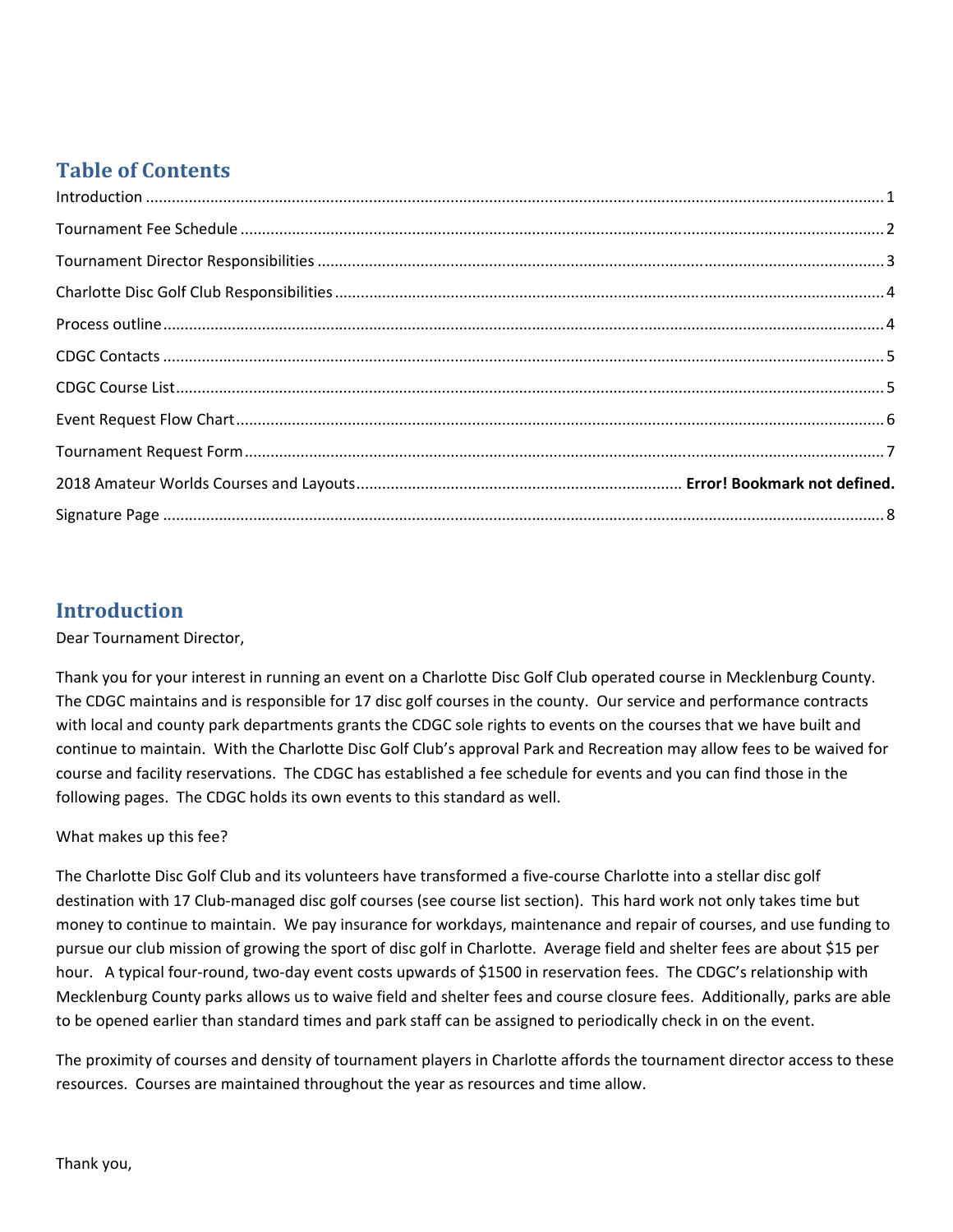## **Tournament Fee Schedule**

- 1. Player fees are expected to be paid within two weeks of the tournament date. Tournament Directors are only responsible for the number of players that pay for the event. Those withdrawing with refunds are not counted.
- 2. 100% Charity Events: All fees for approved charity events will be waived with the following actions:
	- a. Approval of charity event from CDGC board or event director representative
	- b. Receipt of donation of the fee amount per player in Charlotte Disc Golf Association name within 30 days of the event
	- c. Events that do not receive a receipt should pay the per player fee. Money will be immediately refunded once receipt is received
- 3. Consideration to cancel other weekly events may be made for events B-Tier and above.

| <b>Player Fee</b>     | <b>Event Type</b>                           |  |  |  |  |
|-----------------------|---------------------------------------------|--|--|--|--|
|                       | <b>League Events</b>                        |  |  |  |  |
| \$1                   | CDGC or affiliate current member            |  |  |  |  |
| \$2                   | No current CDGC or affiliate player         |  |  |  |  |
|                       | <b>Paid Events</b>                          |  |  |  |  |
| \$4                   | PDGA C-Tier                                 |  |  |  |  |
| \$5                   | PDGA B-Tier                                 |  |  |  |  |
| \$6                   | PDGA A-Tier                                 |  |  |  |  |
| Call                  | <b>Promotional Event</b>                    |  |  |  |  |
| Free                  | <b>Professional Clinic</b>                  |  |  |  |  |
| <b>Charity Events</b> |                                             |  |  |  |  |
| \$2                   | If profit after payout goes to cause        |  |  |  |  |
| \$2                   | 100% of entry goes to cause (Fee waived if  |  |  |  |  |
|                       | receipt provided)                           |  |  |  |  |
| Free                  | Fundraiser for personal hardships/memorials |  |  |  |  |

#### **Per player Fee Schedule**

Fees may be paid using the following methods:

Checks payable to Charlotte Disc Golf Club

Venmo: @charlottedgc

Paypal: charlottediscgolfclub@yahoo.com

SquareCash: \$charlottedgc

Cash –CDGC board members and approved club representatives (list on contact page)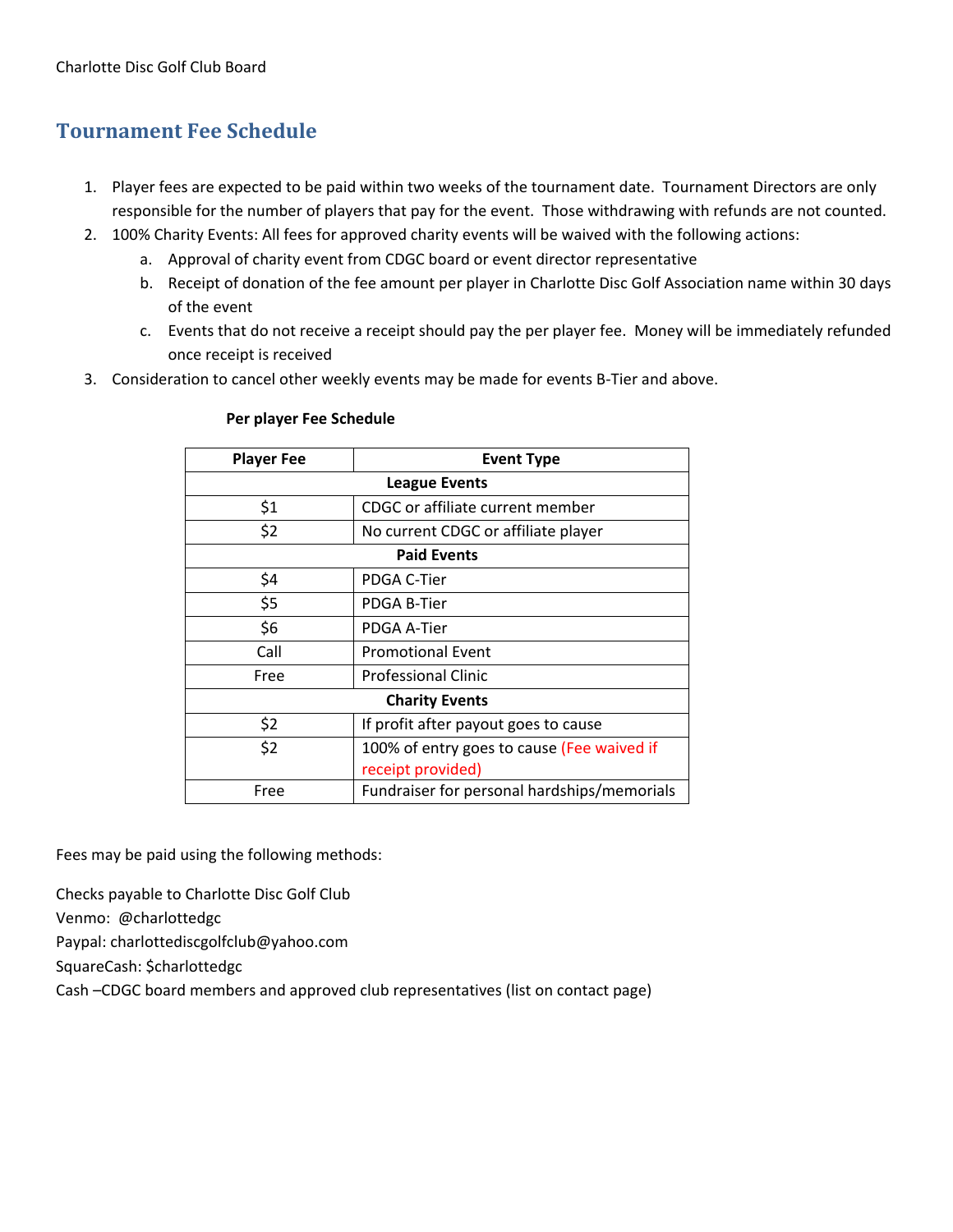### **Tournament Director Responsibilities**

- 1. Sanctioning Fees with PDGA
	- a. Should be paid out of entry, not CDGC course reservation fee.
- 2. Event Promotion
- 3. Trophies or payout merchandise
	- a. Should be planned for and procured by the TD
- 4. Layout
	- a. Layout should be determined and cleared with CDGC at least 30 days prior to the event.
	- b. Often layout changes, basket moving or maintenance concerns take park approval and/or resources to execute.
- 5. Rules sheets
	- a. Local TDs should walk their courses or request that an experienced representative review courses so they understand OB rules and can spot areas of confusion at least 30 days before the event.
	- b. Traveling TDs should request a course walk-through prior to their events.
	- c. Concerns/questions should be raised to CDGC Director of Operations 30 days before event.
- 6. Scorecards
	- a. Should be created and reviewed two weeks prior to the event
- 7. Player cards and tournament boards
- 8. Course Maps/Caddy Books
- 9. CTPs
- 10. Rules Waivers
	- a. Any rules that require waivers should be requested and approved by both the CDGC and PDGA.
		- i. Special drop zones, island greens, ropes, tournament specific rules and temporary OB markings
- 11. Water, Snacks, and/or Food between rounds
	- a. CDGC has some water jugs and coolers and may be able to gain access to water spigots at certain courses.
	- b. The CDGC cannot guarantee, at this time, that they will be available for every event.
	- c. Please ask at least two weeks in advance if they are available.
	- d. A reservation deposit may be required until safe return of CDGC property.
- 12. Restrooms/portable johns for larger events (discuss with CDGC)
- 13. Shelter
	- a. Shelter and fields must be reserved at least 90 days in advance according to CDGC and Park Department agreements by the CDGC Park Liaison, currently the CDGC Director of Operations
	- b. Shelters, fields and courses are not guaranteed. Park Department reserves the right to approve or deny any request if conflicts are encountered.
	- c. Please plan for tents if a shelter cannot be reserved
- 14. PDGA Rules/Player Actions
	- a. Player decorum, dress code and rules standards
	- b. General responsibility for players actions if non- PDGA event
- 15. Strict enforcement of local park ordnances
	- a. Smoking, alcoholic beverage use and illegal drug use.
	- b. Parking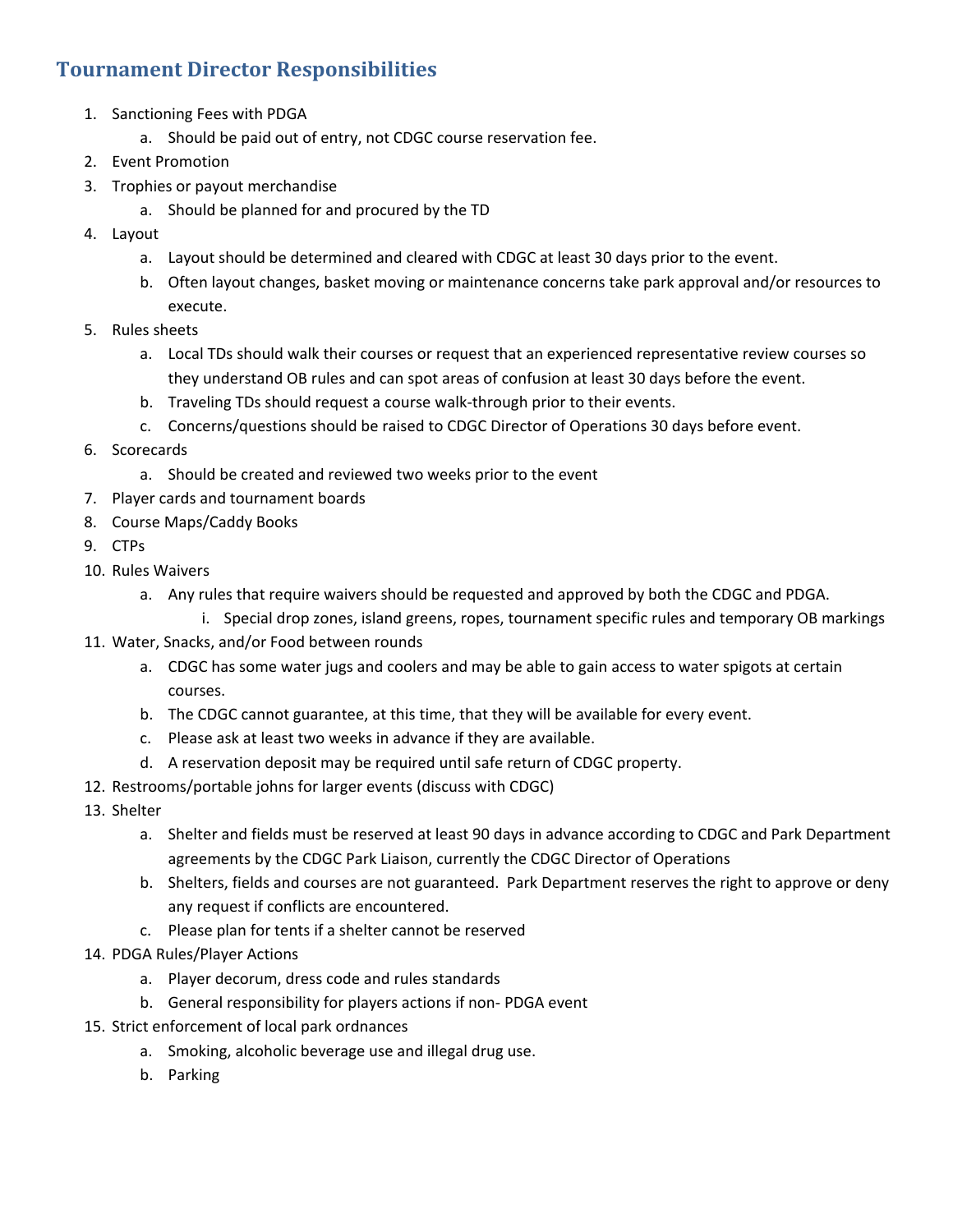## **Charlotte Disc Golf Club Responsibilities**

- 1. Course approvals
- 2. Reservation waivers (course)
- 3. General course maintenance
- 4. Specific tournament maintenance
	- a. Agreed maintenance between Director of Operations and TD if requested at least 30 days prior to event
- 5. Layout and rule suggestions/requirements
- 6. Layout updates
	- a. If approved prior to the event
- 7. Access to Club calendar
	- a. Facebook CharlotteDGC
	- b. www.charlottedgc.com
- 8. Park and Rec Coordination
	- a. Unlock gates and facilities
		- i. Bathrooms
	- b. Contact phone numbers
	- c. Park Watch presence if necessary
	- d. Approvals for OB painting, signage placement, banners and flyers
	- e. Amenity reservation waiver

#### **Process outline**

- 90 Days Prior to event
	- o TD fills out Tournament Request Form (below) and submits to CDGC Event Coordinator and Director of Operations
	- o Event coordinator approves date
	- o TD fills out and signs fee schedule form
		- **Emails to board@charlottedgc.com**
	- o Director of Operations reserves course and gives approval
	- o TD Sanctions event
- 30 Days prior to event
	- o TD Reviews courses for layout, safety and OB. Communicates with Director of Operations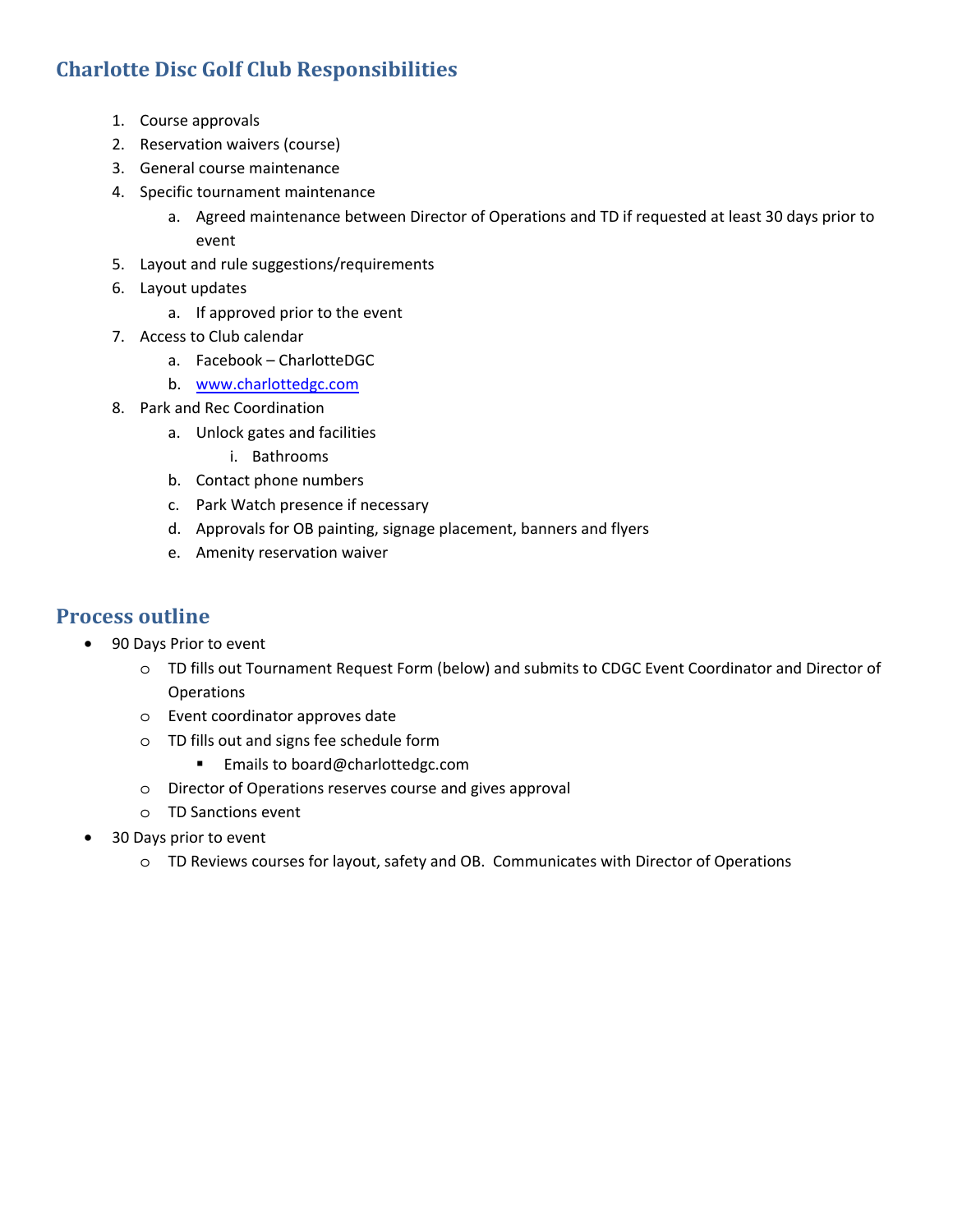### **CDGC Contacts**

| <b>Contact Information</b> |          |                        |
|----------------------------|----------|------------------------|
| Charlotte Disc Golf Club   | Email:   | board@charlottedgc.com |
| P.O. Box 240891            | Website: | www.charlottedgc.com   |
| Charlotte, NC 28224        |          |                        |

| <b>CDGC Board</b>   |                               |                    |                                  |
|---------------------|-------------------------------|--------------------|----------------------------------|
| <b>Members</b>      | Title                         | <b>Phone</b>       | Email                            |
| Jim Banbury         | President                     | 704 - 847 - 5890   | jtban1@yahoo.com                 |
| Matt Cheney         | <b>Vice President</b>         | 704 - 741 - 5980   | mattcheney7@gmail.com            |
| Joseph Ittoop       | Treasurer                     | 704 - 222 - 6653   | j.707@live.com                   |
| <b>Mark Huether</b> | <b>Director of Operations</b> | 704 - 728 - 3212   | markhuether@yahoo.com            |
| Josh Tolley         | Membership Director           | 704 - 363 - 4729   | josh@thatsawrapinstallations.com |
| Dave George         | <b>Volunteer Director</b>     | $910 - 200 - 7453$ | Dave.george@innovadiscgolf.com   |
|                     | Secretary /                   |                    |                                  |
| <b>Phil Cannon</b>  | <b>Event Coordinator</b>      | 704 - 953 - 3225   | nochain1@yahoo.com               |

| <b>Club</b>            |                   |                  |                        |
|------------------------|-------------------|------------------|------------------------|
| <b>Representatives</b> | <b>Title</b>      | <b>Phone</b>     | Email                  |
| Karen Hawks            | Director of Sales | 704 - 451 - 6897 | hawks.karen4@gmail.com |

## **CDGC Course List**

| <b>Course</b>                  | <b>Shelters</b>              | Fields                     | Bathroom / By Hole   | <b>Address</b>                                   |
|--------------------------------|------------------------------|----------------------------|----------------------|--------------------------------------------------|
| <b>Bailey</b>                  | At bathroom                  | Lacrosse Field Hole 18     | Bathroom 1, 2        | 11536 Bailey Road, Cornelius, NC 28031           |
| <b>Bradford</b>                | Hole 1                       | Soccer Fields Hole 11,12   | Bathroom 1,11        | 17005 Davidson-Concord Rd, Huntersville NC 28078 |
| Eastway                        | N/A                          | Soccer Fields Hole 1.18    | Bathroom 1, 18       | 423 Eastway Dr. Charlotte, NC 28205              |
| Elon - Angry Beaver            | N/A                          | N/A                        | Bathroom 6,7         | 11401 Ardrey Kell Rd, Charlotte, NC 28277        |
| Elon - Eager Beaver            | N/A                          | N/A                        | Bathroom 1           | 11401 Ardrey Kell Rd, Charlotte, NC 28277        |
| Hornet's Nest                  | Barn, Shelter #8, 1, 3, 4, 5 | N/A                        | Bathroom 1,10,12,2,5 | 6301 Beatties Ford Rd. Charlotte NC 28216        |
| Idlewild (Scrapyard)           | N/A                          | Baseball Field 1           | Bathroom 1,18        | 1512 Idlewild Rd. Charlotte, NC 28105            |
| Kilborne TPC                   | Shelter #1                   | l Cricket Field            | Bathroom 1,9,16,18   | 2600 Kilborne Dr. Charlotte NC 28213             |
| Nevin                          | Soccer 3 Shelter             | Soccer #1,2,3              | Bathroom 12,7,8,8    | 6000 Statesville Rd, Charlotte, NC 28269         |
| <b>Reedy Creek</b>             | Baseball field shelter       | N/A                        | Bathroom 1,9,18      | 2900 Rocky River Drive, Charlotte, NC 28204      |
| Renaissance - Pro Players      | "Misc" Building              | N/A                        | Bathroom 1.3         | 1200 West Tyvola Road, Charlotte, NC 28217       |
| Renaissance - Renske           | "Misc" Building              | Multi-Use Fields (hole 12) | Portable 1, 8, 18    | 1200 West Tyvola Road, Charlotte, NC 28217       |
| Renaissance Gold               | "Misc" Building              | Multi-Use Fields (hole 12) | Bathroom 1,2         | 1200 West Tyvola Road, Charlotte, NC 28217       |
| Robbins (WAC)                  | N/A                          | N/A                        | Bathroom 1,18        | 8430 Westmoreland Road, Cornelius, NC 28031      |
| Robert L. Smith                | Vending Shelter              | 3 Multi Use Fields         | Bathroom 1           | 1604 Little Rock Road, Charlotte, NC 28214       |
| Sugaw Creek                    | Baseball field shelter       | 2 base ball fields         | Bathroom 1,14        | 939 West Sugar Creek Road, Charlotte, NC 28213   |
| <b>Winget Plantation Ruins</b> | School and Soccer            | 3 Soccer Fields            | Bathroom 1.14.17     | 12235 Winget Road, Charlotte, NC 28278           |

- Sunset Hills is a temp course in development
- RL Smith is under construction
- Eastway is under construction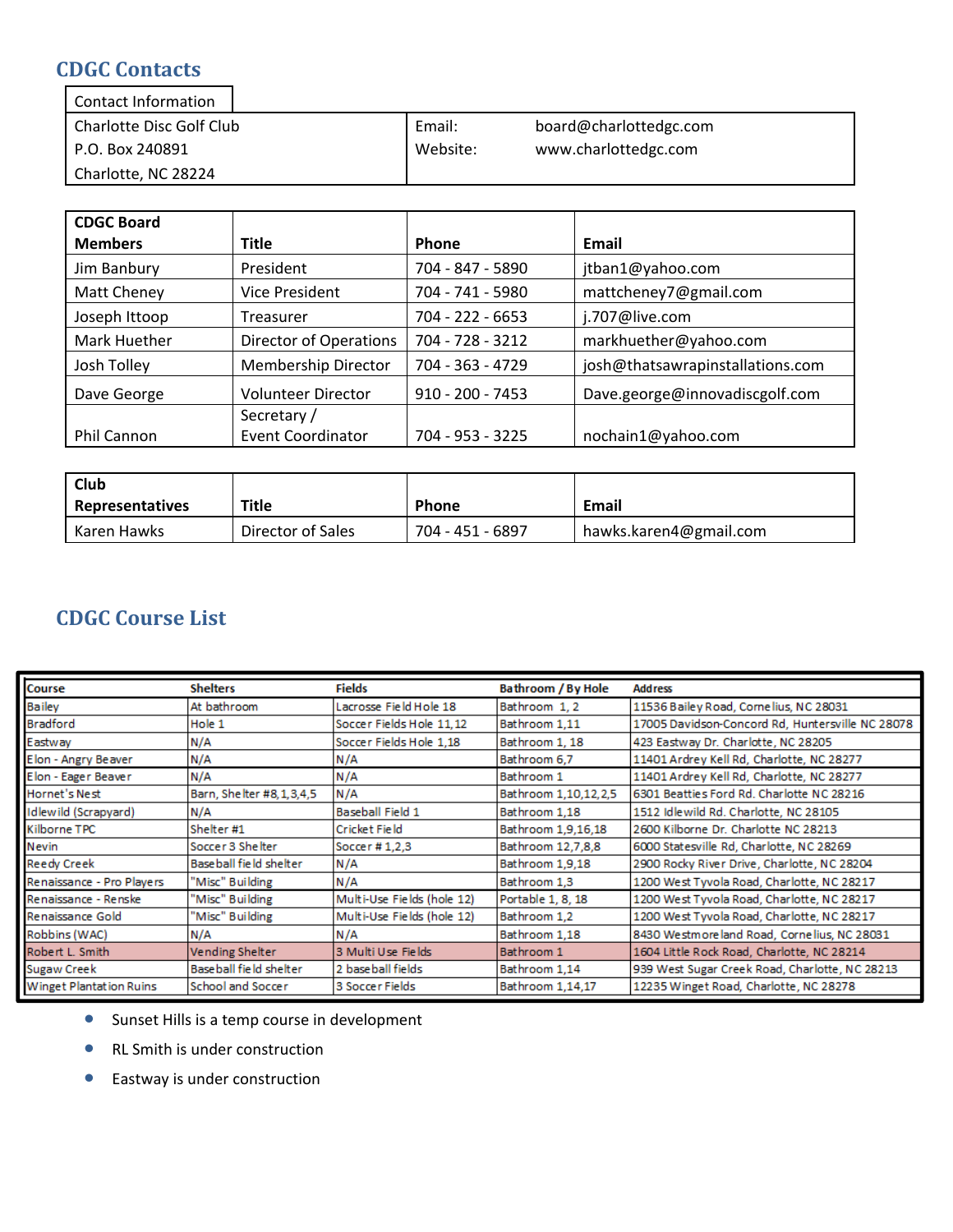## **Event Request Flow Chart**

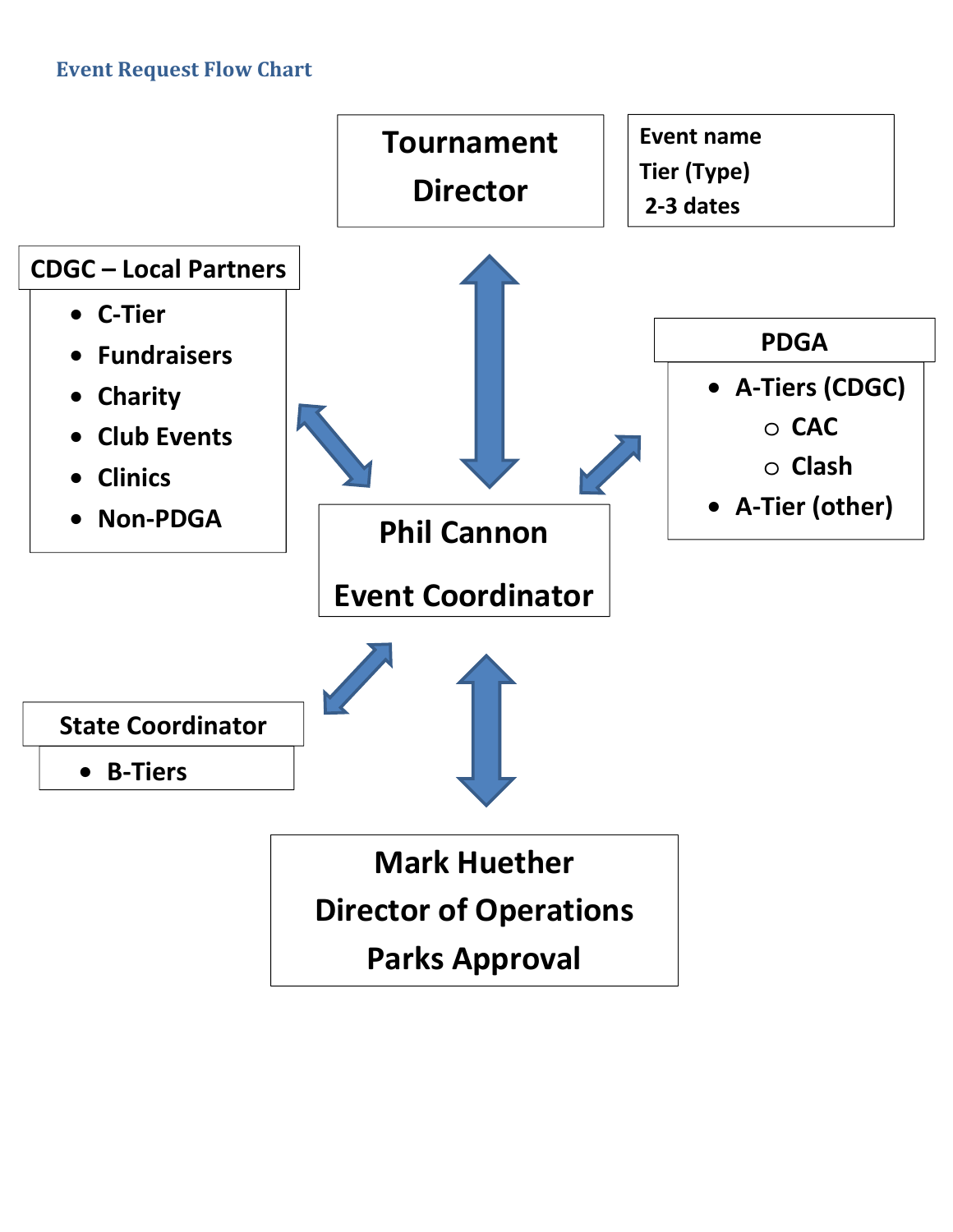## **Tournament Request Form**

#### **Charlotte Disc Golf Club Event Request Form**

|                                             |                                          | <b>Tournament Director / Event Organizer Information</b> |       |                                   |  |  |
|---------------------------------------------|------------------------------------------|----------------------------------------------------------|-------|-----------------------------------|--|--|
| Name:                                       |                                          |                                                          | Phone |                                   |  |  |
| Email:                                      |                                          |                                                          |       |                                   |  |  |
| Address:                                    |                                          |                                                          |       |                                   |  |  |
| <b>Event Name:</b>                          |                                          |                                                          |       |                                   |  |  |
| <b>Event Dates:</b>                         |                                          |                                                          |       | <b>Brief Description of event</b> |  |  |
| <b>Event Details</b>                        |                                          |                                                          |       |                                   |  |  |
| <b>Event Type:</b>                          | Charity / Paid                           |                                                          |       |                                   |  |  |
| Max number of players                       |                                          |                                                          |       |                                   |  |  |
|                                             | <b>Courses Requested for Reservation</b> | Proposed Layout / Shelters/Fields                        |       |                                   |  |  |
| Course 1                                    |                                          |                                                          |       |                                   |  |  |
| Course 2                                    |                                          |                                                          |       |                                   |  |  |
| Course 3                                    |                                          |                                                          |       |                                   |  |  |
| Course 4                                    |                                          |                                                          |       |                                   |  |  |
| Course 5                                    |                                          |                                                          |       |                                   |  |  |
| Course 6                                    |                                          |                                                          |       |                                   |  |  |
| <b>Alternates</b>                           |                                          | Proposed Layout / Shelters / Fields                      |       |                                   |  |  |
| Alternate 1                                 |                                          |                                                          |       |                                   |  |  |
| <b>Alternate 2</b>                          |                                          |                                                          |       |                                   |  |  |
| Alternate 3                                 |                                          |                                                          |       |                                   |  |  |
| <b>Special Requests from CDGC</b><br>Course | Request                                  |                                                          |       |                                   |  |  |
|                                             |                                          |                                                          |       |                                   |  |  |
|                                             |                                          |                                                          |       |                                   |  |  |
|                                             |                                          |                                                          |       |                                   |  |  |
|                                             |                                          |                                                          |       |                                   |  |  |
|                                             |                                          |                                                          |       |                                   |  |  |
|                                             |                                          |                                                          |       |                                   |  |  |

You may email, or send camera phone picture this information to the CDGC event coordinator and Director of Operations